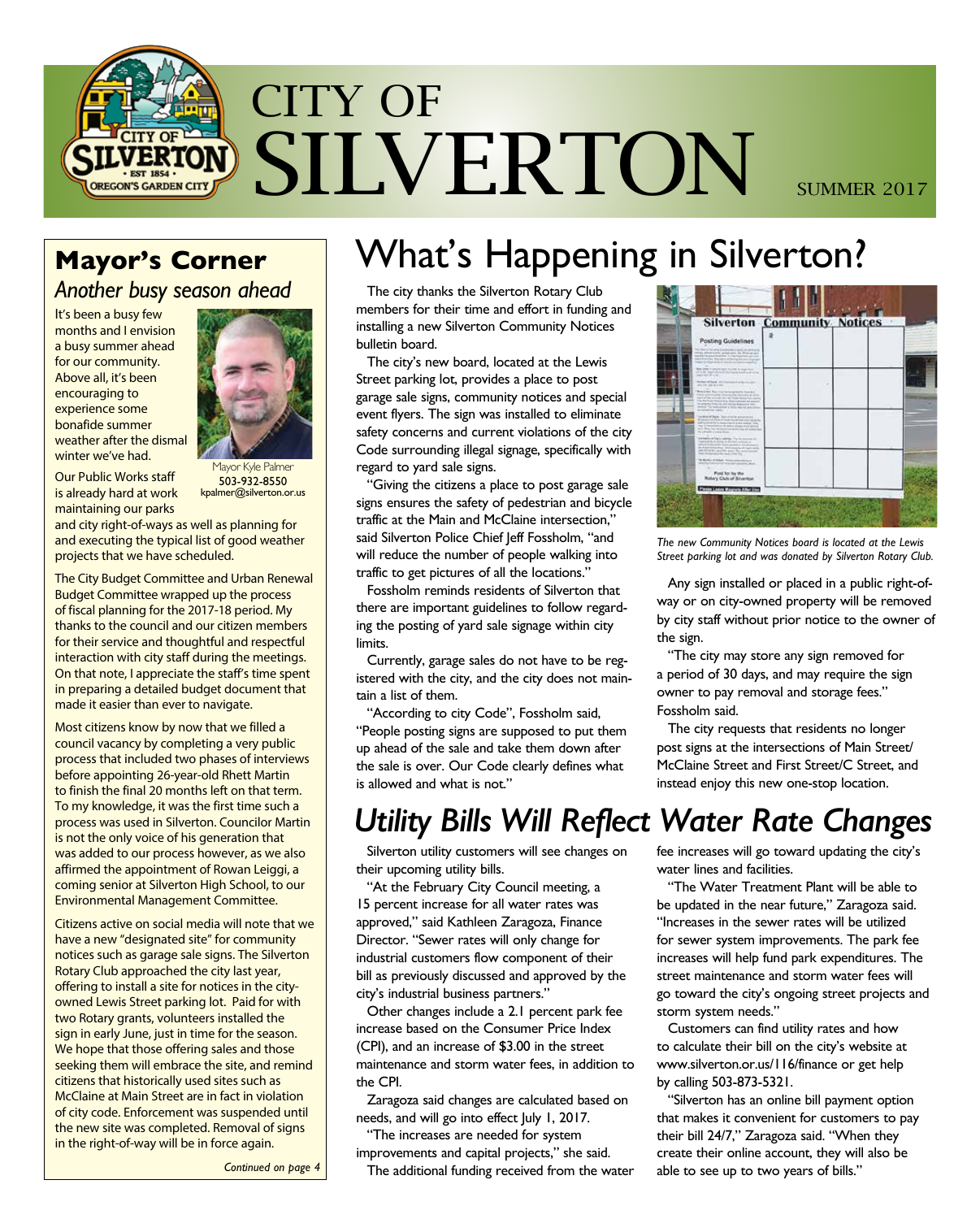# *Slurry Sealing Season Underway*

Several Silverton streets have been slated for slurry sealing this summer.

"The city is once again partnering with Marion County on a slurry seal project," said Christian Saxe, public works director. Of the partnership between the city and county, he added, "All parties involved benefit from a better price structure due to the combined quantities of work."

Slurry sealing is a popular low-cost pavement preservation technique where a topcoat mixture of oil and sand is placed on an asphalt street, Saxe explained. The placement of the coating is typically preceded by a process of crack sealing and/or skin patching of areas that have particular wearing or cracking of the asphalt surface, he said.

"The slurry sealing that follows fills in the areas where the finer aggregate components of the asphalt street have been stripped away by storm runoff and traffic wearing," Saxe said. "The slurry seal restores the surface of the street and extends the average lifespan of the roadway up to 10 years."

The first step will involve a contractor sealing the cracks on the selected roadway segments. This work began in

*Continued on page 4*

# **Rhett Martin, 26, Becomes City's Newest City Councilor**

The Silverton City Council recently had a changing of the guards. Former Mayor Rick Lewis was appointed as State Representative for House District 18, Council President Kyle Palmer became Mayor, and for the first time that anyone can recollect, the city council opted to recruit for the vacancy on the council. During that process, there were several applications from community members younger than 40. Who remembers the last time that happened?

Replacing Palmer is 26-year-old Rhett Martin, whose motivation is to get more involved in his community.

"My biggest motivation, though, for applying is that the younger population in our community is entirely unrepresented at this level," Martin said. "I believe it's important for younger people and our younger generations to not only be involved in the community, but to also know that their opinions will be heard and valued."

Fast forward a couple of months to the city council's appointment of another young community member, 17-year-old Rowan Lieggi, to the Environmental Management Committee.

"Being a part of something bigger like this opportunity is just really cool," Lieggi said. "I hope to contribute a lot and open more opportunities for other young people like me in the community."

The passion Rhett and Rowan have showed inspire other young people to participate in local government for the community's future.



*City councilor Rhett Martin at his swearing in ceremony.*

They may not have the wisdom or life experience; that will come with time, but they are ready to engage the community.

Like other cities around the country, Silverton is moving forward with visions, and plans on ways to preserve its character as it continues to grow. And hopefully more of the long-standing community members can pass on their wisdom and experience to the younger generations now participating. Another changing of the guards, if you will.

Contact the city for information on how to get involved in local government by calling 503-874-2204.

## *Neighborhood Teams Forming for Emergency Preparedness*

Map Your Neighborhood is slowly rolling along into Silverton.

"The nationwide program has gathered considerable interest, but volunteers are needed to help make it happen in every neighborhood," said Dianne Hunt, administrative services director. "The city has the support of Marion County Emergency Management who has offered supplies and training for the neighborhood coordinators."

A Map Your Neighborhood meeting is scheduled for 6 p.m., July 20 at the Council Chambers, located at 421 S. Water St., and is open to anyone who would like to know more about forming a neighborhood group or volunteer.

Currently operating in 39 states, the program is designed to improve disaster readiness at the neighborhood level during the

hours or days before first responders arrive. Goals were generated to create awareness of the program, including developing a list of volunteers to introduce the program to community groups and host a meeting in their neighborhood.

"Former Mayor Rick Lewis discussed the program at his Monday morning coffee," Hunt said. "During November through January, staff attended four mobile home park meetings throughout Silverton to introduce the program. There are four volunteers and one staff member who reach out to residents."

Volunteers are needed to train with Marion County Emergency Management, she added.

"Some residents said they would like to implement the program, but want to wait for summer," Hunt said of the interest the program has generated. "Currently, there are five mobile home parks in the process of getting started. A resident of the Silver Cliff Mobile Home Park coordinated and successfully implemented the program within a 110 unit complex with glowing feedback."

Hunt found the meetings to be "a great opportunity to educate the citizens of Silverton on emergency preparedness and the city's emergency plans, especially the Natural Hazard Mitigation Plan and the Silver Creek Dam Emergency Action Plan."

Information about the program and other emergency preparedness planning can be found on the city's website, www.silverton. or.us, or by contacting the city's emergency management coordinator at 503-874-2204 or dhunt@silverton.or.us.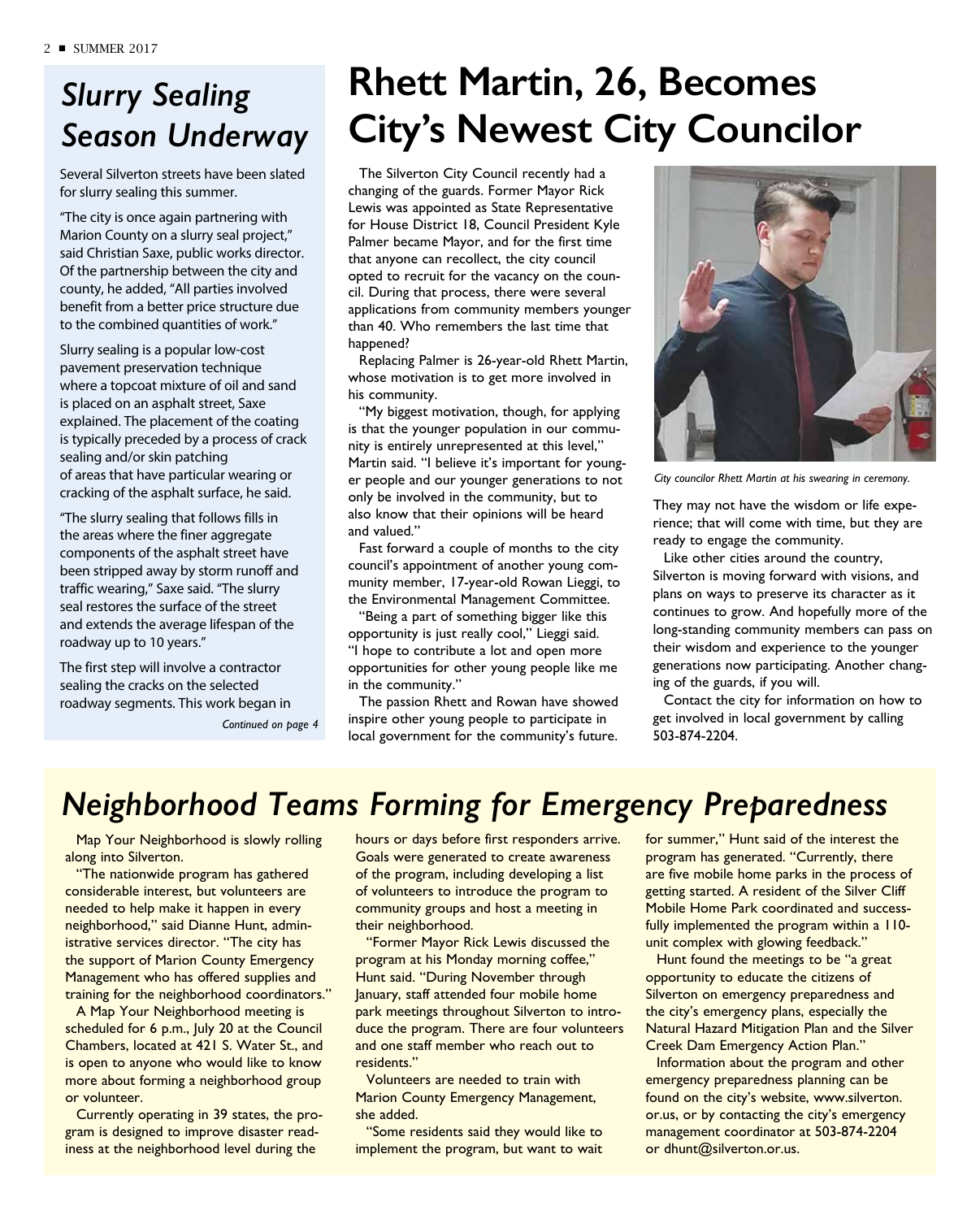# **City Partners for Healthy Living**

Silverton is all about being healthy and fit. "In 2013, Silverton City Council decided to put healthy options within reach of all residents by partnering with the Oregon Public Health Institute in the Healthy Eating Active Living (HEAL) Cities campaign," said Dianne Hunt, administrative services director. "As a participant in this program, the city supports healthy eating and increased physical activity levels for all residents by creating policies that address more livable communities and a culture of wellness."

As of May 2017, approximately 39 cities have added health goals and policies to their general plans, including Silverton.

"The city's Comprehensive Plan includes street connectivity, pedestrian and bicycle safety, and increasing the number of parks, open spaces and recreational trails," Hunt said.

Development Code policies support active living by requiring the provision of direct pedestrian routes and continuous and safe pedestrian connections. Steps taken include focusing on bike and pedestrian connectivity throughout the city, and connecting Coolidge-McClaine Park with the Park Terrace neighborhood via a developer-designated 5 acres for trails.

The Silverton Bike Alliance meets monthly with staff to further bicycle and pedestrian projects. And during the annual community Pet Parade, the Silverton Police Department, Silverton Bike Alliance, Fall Line and SACA partner to provide bikes to kids in need in the community.

The city also supports and promotes local agriculture and brings healthy foods to residents by: approving Saturday Farmers Market during spring and summer months; assisting organizers of the Farm2Table event to be held in September; and supporting local retailers that offer fresh fruits and vegetables.

"HEAL also embraces a healthy city infrastructure," Hunt said. "Silverton created safe routes to local schools, including improving Eureka Street so that Robert Frost Elementary students could safely walk to school. Staff is also working with the Oregon Department of Transportation



# **HEALTHY EATING ACTIVE LIVING CITIES CAMPAIGN**

to develop James and Jefferson Streets as a safe route to Silverton Middle and High schools."

Additionally, a Safe Routes to School survey was conducted and discussed by Silver Falls School District Board and the City of Silverton City Council, Hunt said.

HEAL advocates employee wellness, and the city has added two bikes with helmets for staff to use for business or personal activity. The city also supports and pays for any employee who participates in the annual Silverton Legacy Fun Run.

"The city developed a policy allowing department directors to excuse employees from their duties, using flex time or accrued leave, to participate in a health-related program," Hunt said.

For information on this topic contact Hunt at 503-874-2204.

# *Five Goals Drive Fiscal 2017-18*

Following two work sessions, the Silverton City Council formally adopted goals and objectives for the coming fiscal year.

"Each year, the city council holds a series of meetings to determine priorities and action steps for the coming fiscal year," said Christy Wurster, city manager. "The council held work sessions facilitated by the Mid-Willamette Valley Council of Governments on Feb. 27 and March 13, and the goals were formally adopted by the council at their meeting on April 3."

The goals and objectives serve as the framework to focus efforts of the city council and staff on specific plans of action in the next year, Wurster said.

"This work plan, aimed at fulfilling the community's vision, is then reflected in the departmental priorities and becomes part of the city's annual budget and capital improvement plans," she explained.

The five primary goals include:

• Develop a 10-year Strategic Plan.

• Improve and expand public outreach, communication and participation.

• Maintain and improve infrastructure and facilities for current and future citizens in an efficient manner.

• Implement policies and programs to maintain safety and quality of life.

• Provide efficient and fiscally sound municipal services.

"As part of each goal, a set of objectives and time frame for accomplishment was also established," Wurster said.

For more information on goals/objectives for the city or Urban Renewal Agency and the city's 10-year plan, visit the city's website at www.silverton.or.us.

Mayor **Kyle Palmer** 503-932-8550 kpalmer@ silverton.or.us

Councilor

**Laurie Carter** 503-580-5355 lcarter@ silverton.or.us **Jason Freilinger** 503-874-4430 jfreilinger@ silverton.or.us



Councilor **Rhett Martin** 503-580-0587

rmartin@ silverton.or.us



**Matt Plummer**  mplummer@ silverton.or.us



Councilor **Dana Smith**



503-873-4921 dsmith@ silverton.or.us



503-873-9357 jsears@ silverton.or.us

### *Silverton City Hall*

*306 S. Water St. • 503-873-5321* **Finance Director Kathleen Zaragoza** 503-874-2203 • kzaragoza@silverton.or.us

**Community Development Director Jason Gottgetreu** 503-874-2212 jgottgetreu@silverton.or.us

**Administrative Services Director Dianne Hunt** 503-874-2204 dhunt@silverton.or.us

**Public Works Director Christian Saxe**  503-874-2210 • csaxe@silverton.or.us



**Christy Wurster** 503-874-2205 cwurster@ silverton.or.us